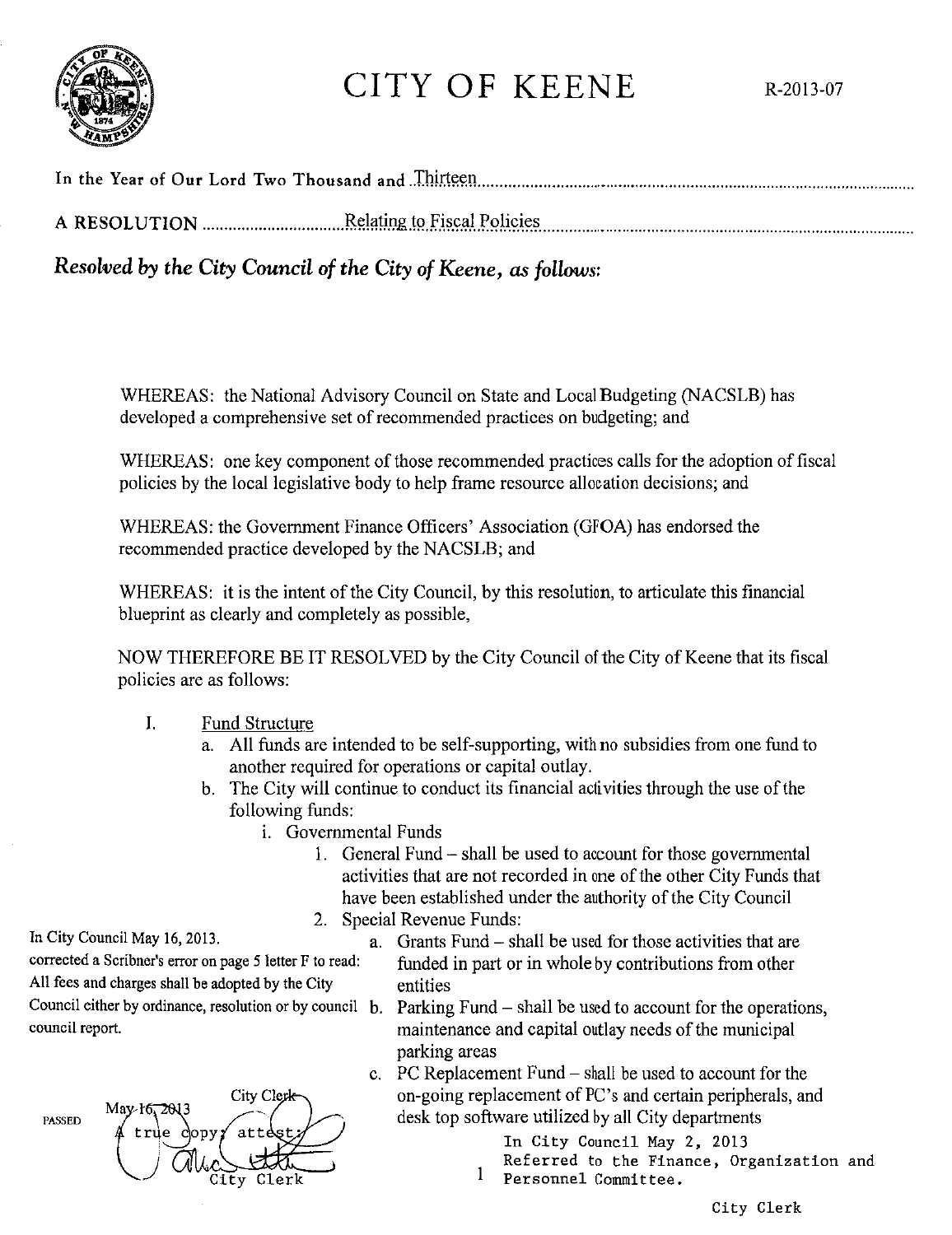- d. Solid Waste Fund- shall be used to account for the activities of the transfer and recycling operations and for post-closure costs associated with the closed landfill
- 3. Capital Projects Fund- shall be used to account for the capital projects funded by any of the governmental funds
- ii. Proprietary Funds
	- I. Enterprise Funds
		- a. Sewer Fund shall be used to account for the operations, maintenance, and capital outlay needs of the sewer collection and treatment systems
		- b. Water Fund- shall be used to account for the operations, maintenance, and capital outlay needs of the water treatment and distribution systems
		- 2. Internal Service Funds
			- a. Equipment Fund shall be used to account for the operations, maintenance and capital outlay needs of fleet services
- II. Budget
	- a. The City shall adopt appropriated budgets for the following funds
		- 1. General Fund
		- ii. Parking Fund
		- iii. PC Replacement Fund
		- iv. Solid Waste Fund
		- v. Sewer Fund
		- vi. Water Fund
		- vii. Equipment Fund
	- b. All appropriated budgets shall be adopted annually.
	- c. All appropriations for annual operating budgets (exclusive of capital projects) shall lapse at fiscal year end unless encumbered by a City of Keene purchase order that is recorded in the Finance Department computer system on or before June  $30<sup>th</sup>$  of any year, or as authorized by the City Manager in writing, on a caseby-case basis. Those encumbrances shall be reported to the City Council in an informational memorandum by July 15 of every year.
	- d. The City Council shall be presented with a budget for each of the funds that have an appropriated budget annually, and each shall be balanced.
	- e. The budget document shall provide projections of revenues and expenditures/expenses beyond the subject year.
	- f. Upon completion of any project, any residual funds shall be returned to the fund that provided the original appropriation.
	- g. Partner City Committee
		- i. For the Partner City Committee, general fund appropriations shall be accounted for and expended separately from donations and proceeds from fund raising activities.
		- ii. Each year, if the city council approves a general fund appropriation, that amount shall be transferred into a distinct non-lapsing account. The Partner City Committee is authorized to spend this appropriation, as well as the donations and proceeds from fund raising activities, for activities associated with their purpose, as defined in the city code. At year end, the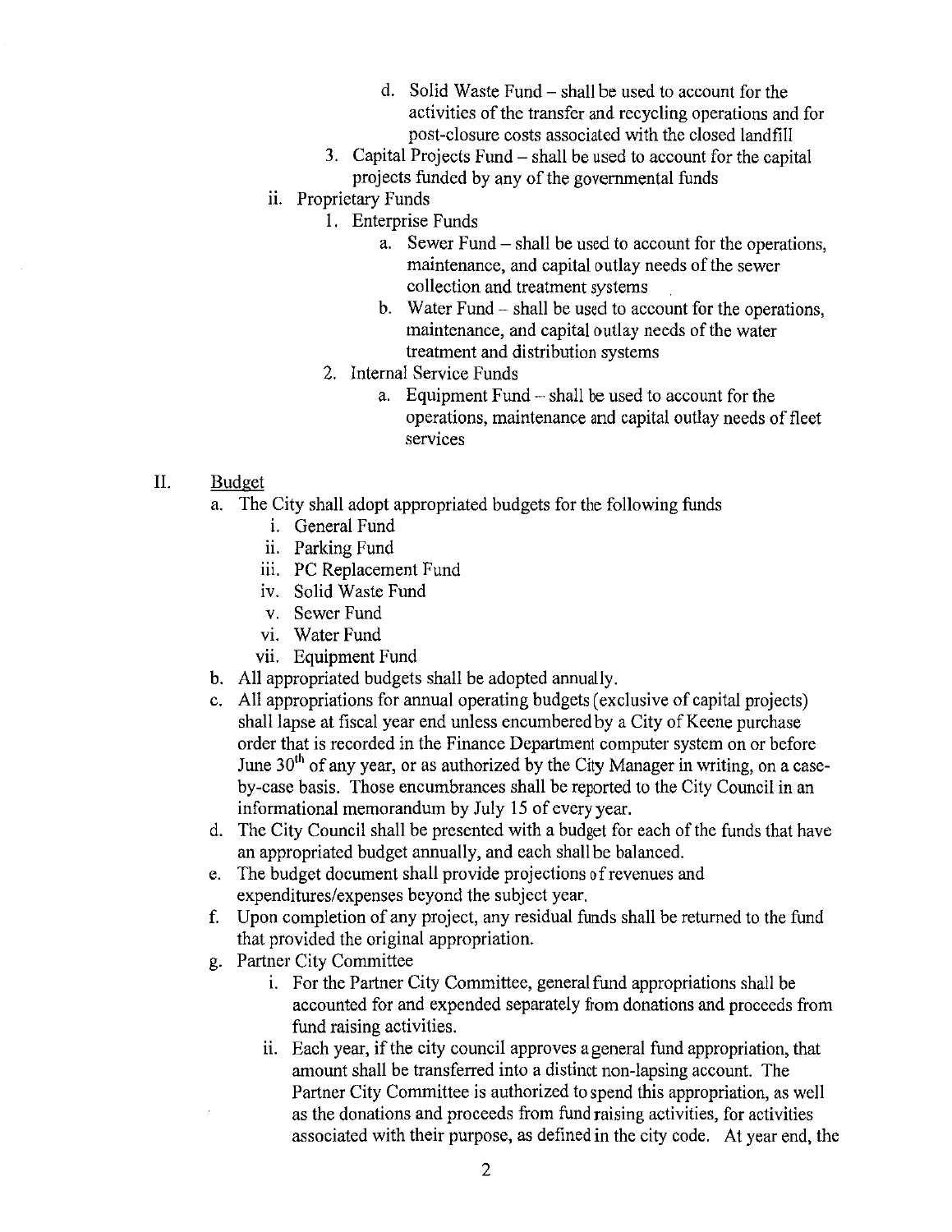balance remaining in the non-lapsing account funded by general fund appropriations shall be reviewed by city staff. To the extent that any balance remaining exceeds the total of the two most recent appropriations, the excess shall be returned to the general fund as surplus.

- III. Environmentally Preferable Purchasing. To the greatest extent possible and within budgetary constraints, the City of Keene will consider life-time costs and environmental impacts when purchasing goods and services.
	- a. Practices will be developed, implemented and adhered to that will reduce waste by increasing product efficiency and effectiveness.
	- b. Products that minimize environmental impacts, toxins, pollution, and hazards to worker and community safety will be given preference to the greatest extent practicable.
	- c. To the greatest extent possible and within budgetary constraints, the City of Keene will purchase products that:
		- 1. include recycled content,
		- ii. are durable and long-lasting,
		- iii. conserve energy and water,
		- 1v. use agricultural fibers and residues,
		- v. reduce greenhouse gas emissions.
	- d. To the greatest extent possible and within budgetary constraints, the City of Keene will incorporate green building principles and practices into the planning, design, construction, management, renovation, operation, and demolition of all City facilities.
- IV. Revenues
	- a. One-time revenues. One-time revenues will only be applied toward one-time expenditures; they will not be used to finance on-going programs or services. Ongoing revenues should be equal to, or greater than, on-going expenditures.
	- b. Diversity. The City will strive to diversify its revenues in order to maintain needed services during periods of declining economic activity and/or during periods of property tax pressures.
	- c. Designation of Revenues.
		- 1. Each year, the City shall designate and set aside 50%, not to exceed \$100,000 annually, of the prior year's collections for the Land Use Change Tax for conservation purposes. Expenditure of funds to be made upon approval of the City Council. Balance of said sum not to exceed \$500,000.
		- ii. Direct reimbursements from other entities shall be used to offset the appropriate City expense.
		- iii. Except for the provisions stated above, or as provided otherwise by Federal or State law, or by local ordinance, no unanticipated revenues shall be designated for a specific purpose $(s)$  unless directed by the City Council.
	- d. Property Taxes.
		- 1. The City shall limit its property tax reveaue increases to the Boston CPI, net of expenditures required by law, and debt service payments.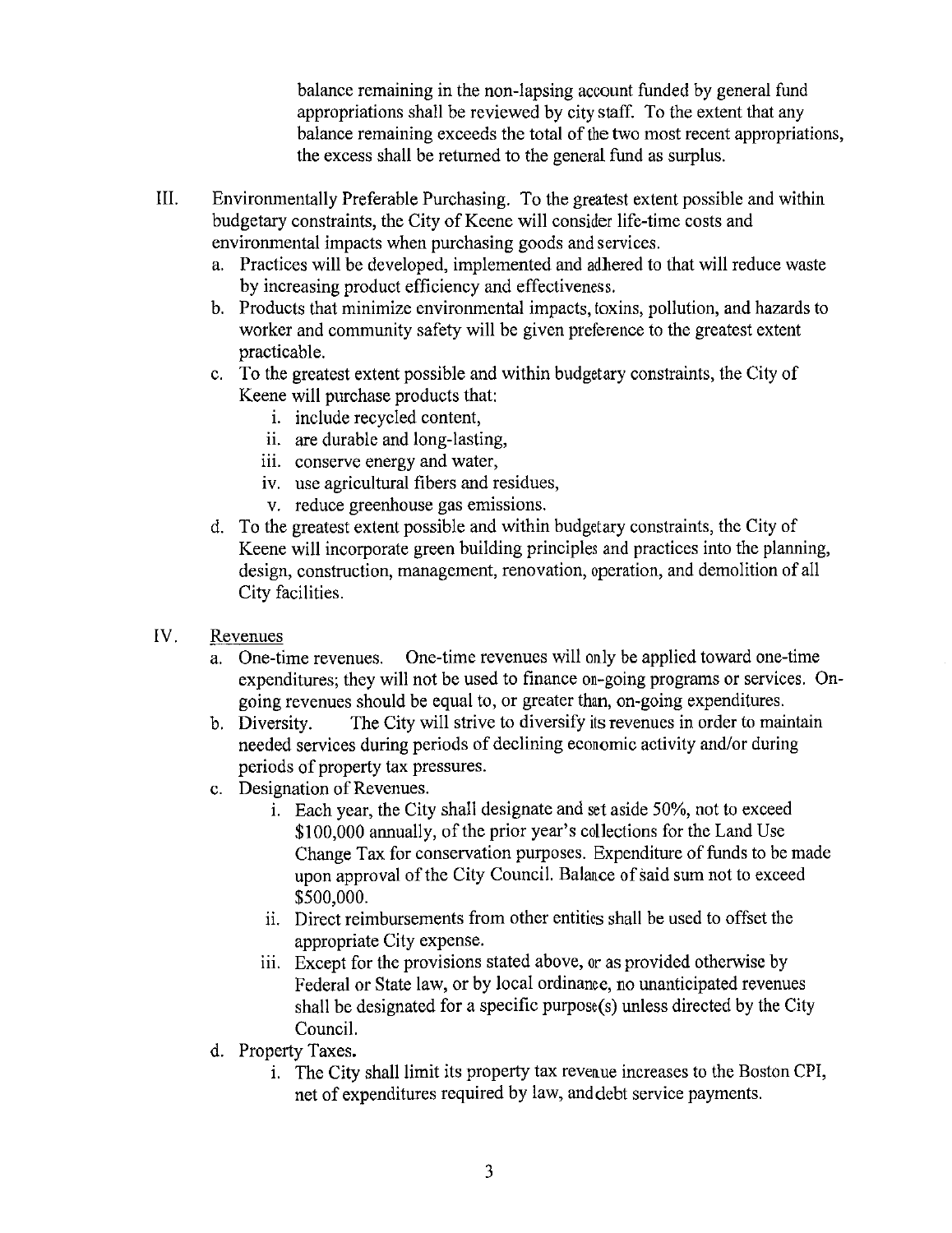- ii. Property Tax Credits and Exemptions. All exemptions and credits will be reviewed with the City Council every three years, unless there are
- legislative changes that cause a review to occur on a more frequent basis.<br>e. Non-property tax revenues. The City will maximize the utilization of payments The City will maximize the utilization of payments. in lieu of taxes and user fees and charges.
- V. Fees and Charges
	- a. Certain services provided by the City of Keene will be assigned a fee or charge for the users of the service, dependent upon how the community benefits from the provision of those services.
		- 1. In the event that the benefit is community-wide, there will be no user fee or charge assessed.
		- 11. In the event that the service benefits a finite and definable sector of the community, then that group will be assessed a fee or charge for provision of the service.
	- b. Cost Recovery
		- 1. Cost recovery goals should be based on the total cost of delivering the service, including direct costs, departmental administration costs, and organization-wide support costs (e.g. accounting, human resources, data processing, insurance, vehicle maintenance).
		- i. Fees and Charges will be set at something less than full cost recovery when:
			- I. A high level of cost recovery will negatively impact the delivery of service to low-income groups.
			- 2. Collecting the fees and charges is not cost effective.
			- 3. There is no intended relationship between the amount paid and the benefit received (e.g. social service programs).
			- 4. There is no intent to limit the use of the service (e.g. access to parks and playgrounds).
			- 5. Collecting the fees would discourage compliance with regulatory requirements and adherence to said requirements is self-identified, and as such, failure to comply would not be readily detected by the City of Keene.
		- iii. Fees and Charges will be set at, or above, full cost recovery when:
			- I. The service is also provided, or could be provided, by the private sector.
			- 2. The use of the service is discouraged (e.g. fire or police responses to false alarms).
			- 3. The service is regulatory in nature and voluntary compliance is not expected (e.g. building permits, plans review, subdivisions).
		- IV. Ambulance:
			- I. Service fees shall be set at 75% above the Medicare-determined usual and customary charge.
			- 2. A fee will be implemented for those instances when responses that involve the use of drugs or specialized services are provided, but there is no transport
			- 3. There will be no charge for responses determined by the Fire Department to be "public assists."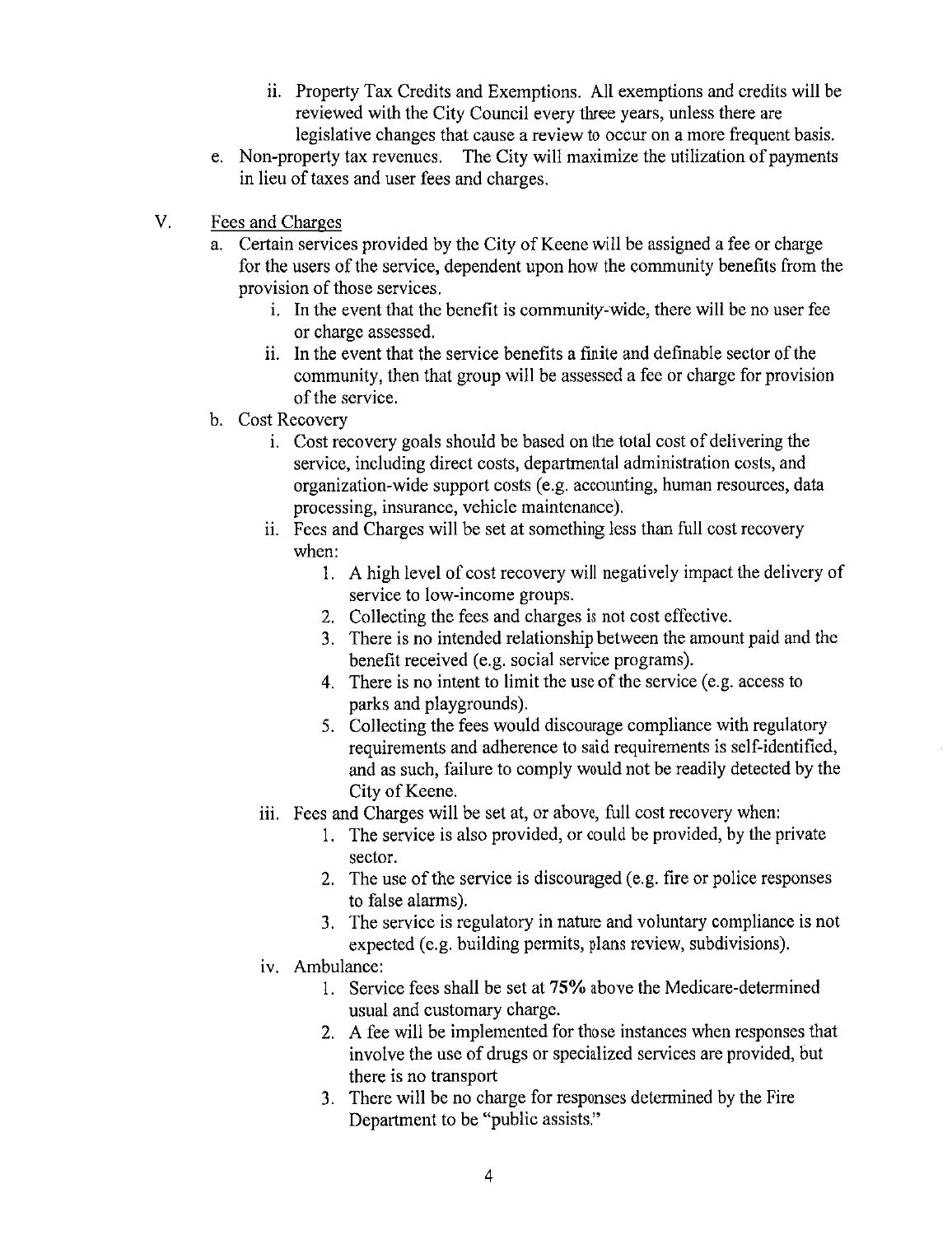- c. The method of assessing and collecting fees should be made as simple as possible in order to reduce the administrative and support costs of collection.
- d. The City will periodically utilize the services of a collection agency when all other reasonable efforts to collect fees and fines have been exhausted; fees for such services to be paid from amounts collected.
- e. Rate structures should be sensitive to the market price for comparable services in the private sector or other public sector entities.
- f. All fees and charges shall be adopted by the City Council either by ordinance, resolution or by action of a council committee.
- g. Fees and charges shall be reviewed on an on-going basis, and recommended changes brought forth to the City Council for action, to ensure that they remain appropriate and equitable.
- VI. Capital Improvement Program
	- a. The City of Keene shall prepare a capital improvement program (CIP) with a span of six years.
	- b. The CIP shall be updated annually.
	- c. The CIP will include all projects anticipated to be undertaken in the ensuing sixyear period that have an estimated cost in excess of \$20,000 and an anticipated useful life of at least five years.
	- d. The CIP shall contain revenue projections and rate impacts that support estimated operating costs as well as the proposed capital program.
	- e. Each project funding-request shall originate from a city department and shall include the following information:
		- 1. A description of the project.
		- ii. A cost estimate.
		- iii. A project time line.
		- iv. A priority ranking.
		- v. An estimate of the operating budget impact.
		- vi. A reference to Community Goals.
		- vii. A reference to Master Plans.
	- f. The CIP will be reviewed by the Finance Committee of the City Council and by the Planning Board.
	- g. The CIP will be the subject of a public hearing before it is adopted.
	- h. The funding requests in the first year of the adopted CIP will be included in the next annual budget document.
	- 1. Upon project completion, any residual funds shall be returned to the fund that provided the original appropriation, unless otherwise directed by the City Council.
- VII. Debt
	- a. The City of Keene will periodically incur debt to finance capital projects. All issuances of debt are subject to State of NH RSA 34 and 162-K.
	- b. Debt may be issued to fund those projects with a public purpose of a lasting nature, or as otherwise allowed by state law.
	- c. Debt will not be issued to provide for the payment of expenses for current maintenance and operation except as otherwise specifically provided by law
	- d. The City of Keene shall not incur debt that exceeds any limits set by state law.
	- e. All bonds are authorized by Resolution of the Keene City Council and require a 2/3 vote.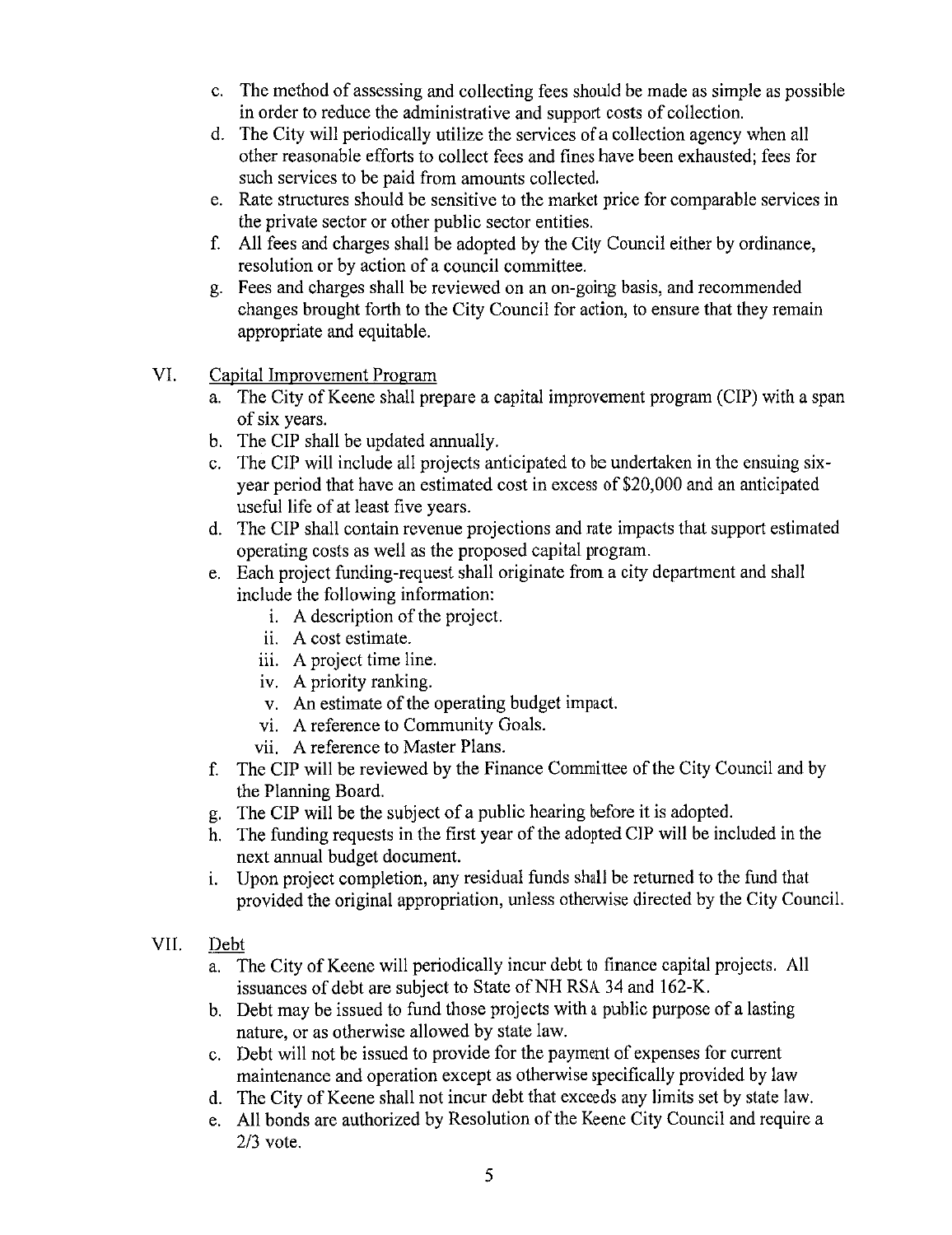- f. The City of Keene may use the services of a financial advisor to assist in preparing for, and executing, any sale of bonds. Said services shall be obtained as the result of a Request for Proposals (RFP) process, which shall be conducted at a minimum of once every five (5) years.
- g. The City of Keene shall acquire the required services of bond counsel as the result of a Request for Proposals (RFP) process, which shall be conducted at a minimum of once every five (5) years.
- h. Form. The City of Keene has issued three types of bonds:
	- $1.$  General Obligation Bonds  $-$  repayment is backed by the full taxing power of the City of Keene.
		- $11.$  Tax Increment Financing Bonds repayment is first backed by the revenue stream generated by increased revenues created within an established Tax Increment Financing District; to the extent that the increased revenues created within the district are not adequate, the repayment of the bonds would then be backed by the full taxing power of the City of Keene.
		- iii. Refunding Bonds these bonds are issued to refinance outstanding bonds before their term in order to either remove restrictions on the original bonds and/or to take advantage of lower interest rates. Repayment is backed by the full taxing power of the City of Keene.
- 1. Competitive sale is the preferred method of sale, however negotiated sales may occur for a current or advance refunding, or for other appropriate reasons.
- i. Term
	- i. Debt will be incurred only for those projects with a useful life of at least five (5) years.
	- ii. The term of any debt incurred by the City shall be limited to no greater than the expected useful life of the improvement.
- k. The use of short-term financing, lease or lease-purchase agreements shall be kept to a minimum.
- I. The City of Keene will contain its General Fund debt service and capital outlay appropriations, on a five-year average, at or less than 15% of the General Fund budget.
- m. Other funding sources to the extent they are available, the City of Keene will actively pursue
	- i. Grants that reduce the city's initial investment in project/improvement
	- ii. Grants that contribute to the on-going debt service for city project(s)
	- **iii. Other financing tools such as tax credits that leverage the City's initial investment in a project.**
- VIII. Capital Assets
	- a. The City of Keene will develop and maintain a computerized capital asset system and database, including the necessary procedures and policies, to ensure the accurate and timely recording and reporting of additions, modifications, improvements, transfers and disposal of capital assets in accordance with generally accepted accounting principles (GAA?).
	- b. Capitalization of equipment, buildings, land and improvements other than buildings (if one or more of the following criteria are met):
		- 1. Cost (if known) or fair market value is greater than or equal to \$5,000 and useful life is greater than one year for new or replacement items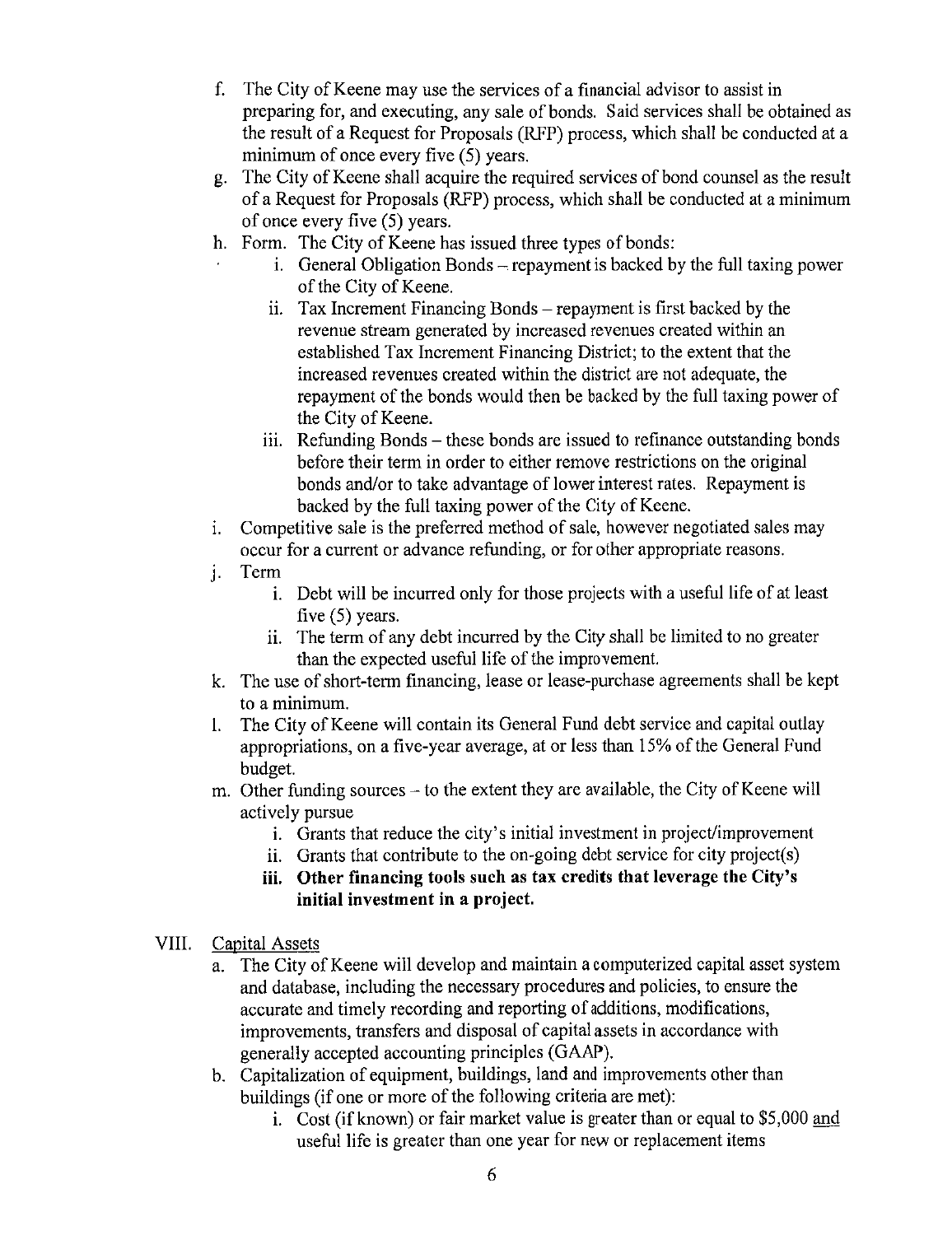- ii. In the case of modifications and upgrades, cost is greater than or equal to \$5,000 for equipment, and \$10,000 for buildings and other improvements and the changes accomplish one or more of the following:
	- I. Prolongs the useful life of the asset
	- 2. Adapts the asset to a new or different use
	- 3. Substantially increases the value of the asset
	- 4. Does not substantially replace a current asset
- iii. All land acquisitions will be capitalized at cost (if known) or fair market value
- iv. The total cost of placing an asset into service condition will be capitalized.
- c. Capitalization of infrastructure
	- i. Cost greater than or equal to \$10,000 and useful life greater than five years
	- ii. The depreciation approach will be utilized for the reporting of all infrastructure
- d. Depreciation: straight-line depreciation will be used to depreciate all depreciable capital assets over the estimated useful life of each asset, as determined by industry standards.
- e. Asset Classification: assets will be recorded within broad asset groups (e.g. land, buildings, etc.).
- f. Budgeting: the budgeting of capital assets will be in a manner that will facilitate the identification and recording of the asset in accordance with this policy.

## IX. Fund Balance Classification Policies and Procedures

a. Fund Balance: Fund balance represents the difference between current assets and liabilities and shall be comprised of non-spendable, restricted, committed, assigned and unassigned amounts defined as follows:

1. Non-spendable fund balance- includes amounts that are not in spendable form such as inventory or prepaid expenses or are required to be maintained intact such as perpetual care or the principal of an endowment fund.

2. Restricted fund balance- includes amounts that can only be spent for specific purposes stipulated by external resource providers such as grantors or, as in the case of special revenue funds, as established through enabling legislation.

3. Committed fund balance - includes amounts that can be reported and expended as a result of motions passed by the highest decision making authority, the City Council.

4. Assigned fund balance - includes amounts to be used for specific purposes including encumbrances and carry forwards authorized and fund balance to be used in the subsequent fiscal year.

5. Unassigned fund balance - includes amounts that are not obligated or specifically designated and is available in future periods.

b. Spending Prioritization: when an expenditure is incurred that would qualify for payment from multiple fund balance types, the City uses the following order to liquidate liabilities: restricted, committed, assigned and unassigned. c. Net assets: net assets represent the difference between assets and liabilities. Net assets invested in capital assets, net of related debt, consists of capital assets,

net of accumulated depreciation, reduced by the outstanding balances of any borrowing used for the acquisition, construction, or improvement of those assets. Net assets are reported as restricted when there are limitations imposed on their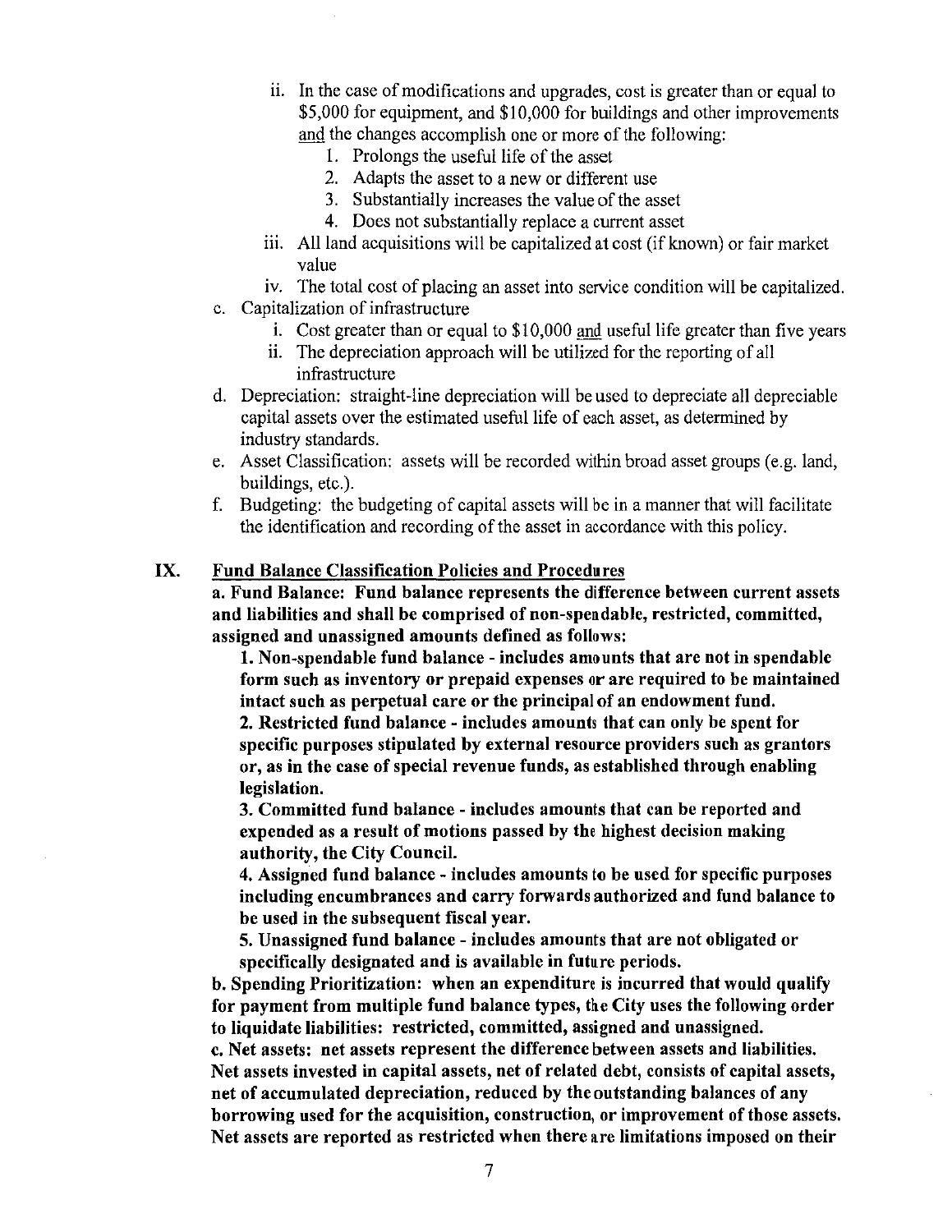**use either through enabling legislation adopted by the City or through external restrictions imposed by creditors, grantors or laws or regulations or other governments. All other net assets are reported as unrestricted.** 

- X. Stabilization Funds
	- a. **Unassigned** Fund Balance.
		- 1. That portion of available funds within each fund that can be used to offset emergency expenditures, a downturn in collection of significant revenues, or other unforeseen events.
			- 1. **Unassigned** fund balance for the General Fund will be maintained at between seven (7) and ten (10) percent of the sum of the total of the General Fund annual operating budget and the property tax commitment for the school (both local and state) and the county.
			- 2. **Fund balances** in all other budgeted funds should be maintained at between five  $(5)$  and ten  $(10)$  percent of the annual operating budget for that fund.
	- b. Self-funded health insurance.
		- 1. The City shall retain funds for its self-funded health insurance program. The intended purposes for these funds are to provide a measure to smooth rate fluctuations, to accommodate an unforeseen increase in claims, and to provide financial protection from run-out costs in the event the city moves toward a fully insured plan. The amount retained shall not exceed three months of estimated claim costs.
	- c. Capital Reserves.
		- 1. Capital Reserves, **classified as committed funds,** are reserves established under State of NH law, invested by the Trustees of Trust Funds, for several purposes that include the construction, reconstruction, or acquisition of a specific capital improvement, or the acquisition of a specific item or of specific items of equipment, or other purposes identified in RSA 34, relating to Capital Reserve Funds for Cities.
		- ii. The City of Keene has established the following capital reserves:
			- 1. Fire Equipment Capital Reserve- for the acquisition or significant rehabilitation of fire apparatus
			- 2. Ambulance Capital Reserve- for the acquisition or significant rehabilitation of ambulances
			- 3. Intersection Improvements Capital Reserve- for the rehabilitation or reconstruction of existing intersections
			- 4. Hazardous Waste Site Capital Reserve- for the clean-up, mitigation and testing associated with the old City landfill located at 580 Main Street
			- 5. Transfer/Recycling Center Capital Reserve for the repair and replacement of existing infrastructure, systems and equipment
			- 6. City Hall Parking Deck Capital Reserve- for the repair and replacement of existing infrastructure, systems and equipment
			- 7. Wells Street Parking Facility Capital Reserve- for the repair and replacement of existing infrastructure, systems and equipment
			- 8. Landfill Closure Capital Reserve- for the closure and post -closure costs associated with the City landfill located at Route 12 North.